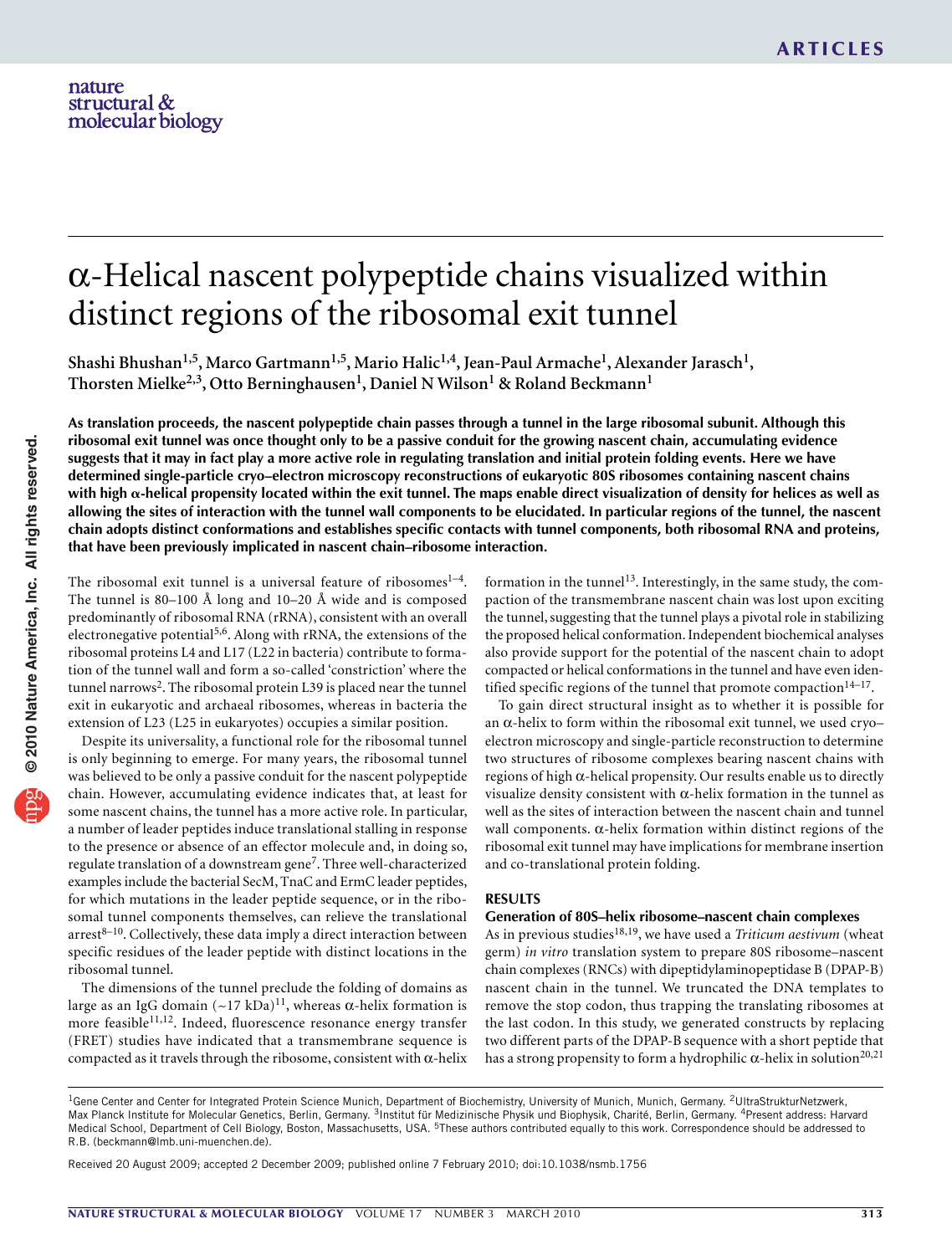## **ARTICLES**

<span id="page-1-0"></span>**Figure 1** Cryo–electron microscopy reconstructions of RNCs. (**a**–**f**) Cryo–electron microscopy reconstructions of the 80S–helix1 RNC (**a**,**b**), 80S–helix2 RNC (**c**,**d**) and 80S– DPAP RNC (**e**,**f**). For each reconstruction, the top left inset shows the overall orientation of the small (40S, yellow) and large (60S, gray) subunits, with respective cross-sections (**a**,**c**,**e**) and tunnel views (**b**,**d**,**f**), below. Right-hand panels show zoom of the respective crosssections and tunnel views of each complex. Densities attributed to the P-tRNA and nascent chain in the 80S–helix1 RNC, 80S–helix2 RNC and 80S–DPAP RNC are colored gold, blue and green, respectively.

(**Supplementary Fig. 1**). The peptide contains five Glu-Ala-Ala-Ala-Lys (EAAAK) repeats and forms a standard  $[i + 4 \rightarrow i]$ 

α-helix, in which every backbone N-H group donates a hydrogen bond to the backbone  $C = O$  group of the amino acid four residues earlier (**Supplementary Fig. 1**). In addition, each repeat of the helix is stabilized by a Glu−-Lys+ salt bridge, leading to >80% helicity in aqueous solvent as determined by circular dichroism studies $^{20,21}$ . When translation reaches the 3′ end of the truncated mRNA, 115 residues have been translated and asparagine-tRNA is located at the P site of the ribosome. In the helix1 construct, the helix-forming sequence is positioned at residues 72–96, whereas in helix2 it is located at residues 83–108, −19 and −7 from the asparagine of the peptidyl-tRNA (P-tRNA), respectively (**Supplementary Fig. 1**). Because the ribo-somal tunnel is known to protect 30-40 residues<sup>[12](#page-4-4)</sup>, both helix-forming sequences should still be enclosed within the exit tunnel.

#### **Visualization of 80S–helix RNCs**

We then applied cryo–electron microscopy and single-particle analysis to reconstruct the two 80S RNCs each with the helix-forming



<span id="page-1-1"></span>**Figure 2** Comparison of tRNA–nascent chains from RNCs. Isolated density for the P-site tRNA and nascent chain from the 80S–helix1 RNC (**a**, gold), 80S–helix2 RNC (**b**, blue) and 80S–DPAP RNC (**c**, green). (**d**) Transparent density of **a** with fitted ribbon model for tRNA and nascent chain. (**e**) Zoom of **d** with residue numbering, as well as distances between  $C\alpha$  of residues 97–115 and 77–97. CCA indicates the position of the terminal CCA end of the P-tRNA. (**f**,**g**) Zoom of **b** with alternative models for the helix2 nascent chain. Arrows indicate corresponding region (residues 97–108) that is modeled as helical (**f**) or extended (**g**).



sequences in the tunnel (80S–helix1 RNC and 80S–helix2 RNC; **[Fig. 1a](#page-1-0)**–**d** and **Supplementary Fig. 1**), as well as the control 80S RNC bearing the DPAP-B sequence (80S–DPAP RNC; **[Fig. 1e](#page-1-0)**,**f**), at resolutions of 7.1–7.3 Å (0.5 criterion; **Supplementary Fig. 2**). In all reconstructions, we observed strong density for a single P-tRNA within the intersubunit space (**[Fig. 1](#page-1-0)**). Most striking, however, was the presence of additional density within the exit tunnel of the 80S helix RNCs that can be attributed to the nascent chain (**[Fig. 1a](#page-1-0)**–**d**), whereas in comparison, the tunnel of the control 80S–DPAP RNC contains little additional density for the corresponding DPAP-B nascent chain (**[Fig. 1e](#page-1-0)**,**f**). In the tunnel of the 80S–helix RNCs, the strongest region of density is observed for the N-terminal region of the nascent chain near the tunnel exit (**[Fig. 1a](#page-1-0)**–**d**).

We isolated the densities for the P-tRNA and associated nascent chains of the 80S–helix RNCs and 80S–DPAP RNC (**[Fig. 2a](#page-1-1)**–**c**) and then fit a molecular model for the P-tRNA to the isolated density of the 80S–helix1 RNC (**[Fig. 2d](#page-1-1)**). Locating the terminal CCA end of the tRNA in turn identifies the C terminus of the nascent chain. All three reconstructions have some density corresponding to the nascent chain directly adjacent to the peptidyltransferase center (PTC) (**[Fig. 2](#page-1-1)**). In the 80S–helix1 RNC, the strong density for the N-terminal region of the nascent chain is consistent with an α-helical conformation in this region and coincides perfectly with the expected location in the tunnel (**[Fig. 2d](#page-1-1)**,**e** and **Supplementary Fig. 3**). Because the EAAAK repeats have been structurally characterized in the antifreeze proteins of cold-water fish such as the winter flounder, we were able to build a homology model for the helical part of the nascent chain based on the known crystal structure of the antifreeze protein HPLC6 isoform[22](#page-4-5) (**[Fig. 2d](#page-1-1)**,**e** and **Supplementary Fig. 1**). The density can account for four of the five EAAAK repeats, correlating to 20 residues or six turns of the α-helix (3.3 residues per turn) (**[Fig. 2e](#page-1-1)**). At lower thresholds, additional density extends into the solvent from the N-terminal part of the helix, most likely indicating flexibility in this region. We do not think the  $\alpha$ -helix unwinds upon exiting the tunnel, as suggested by FRET studies with a transmembrane helix<sup>13</sup>, as the EAAAK repeats and antifreeze peptides have been shown by circular dichroism and NMR to be stable in solution<sup>20,21,23</sup>. With this fitting for the helix, the proximal portion of the helix (Gly97) is located ~53 Å from Asp115 at the P site, and it is thus only possible to span this distance using an extended conformation (3.0–3.4 Å per residue) for the 18 intervening residues of the nascent chain (**[Fig. 2e](#page-1-1)**). The properties of the observed density for these regions are also consistent with an extended conformation for these residues,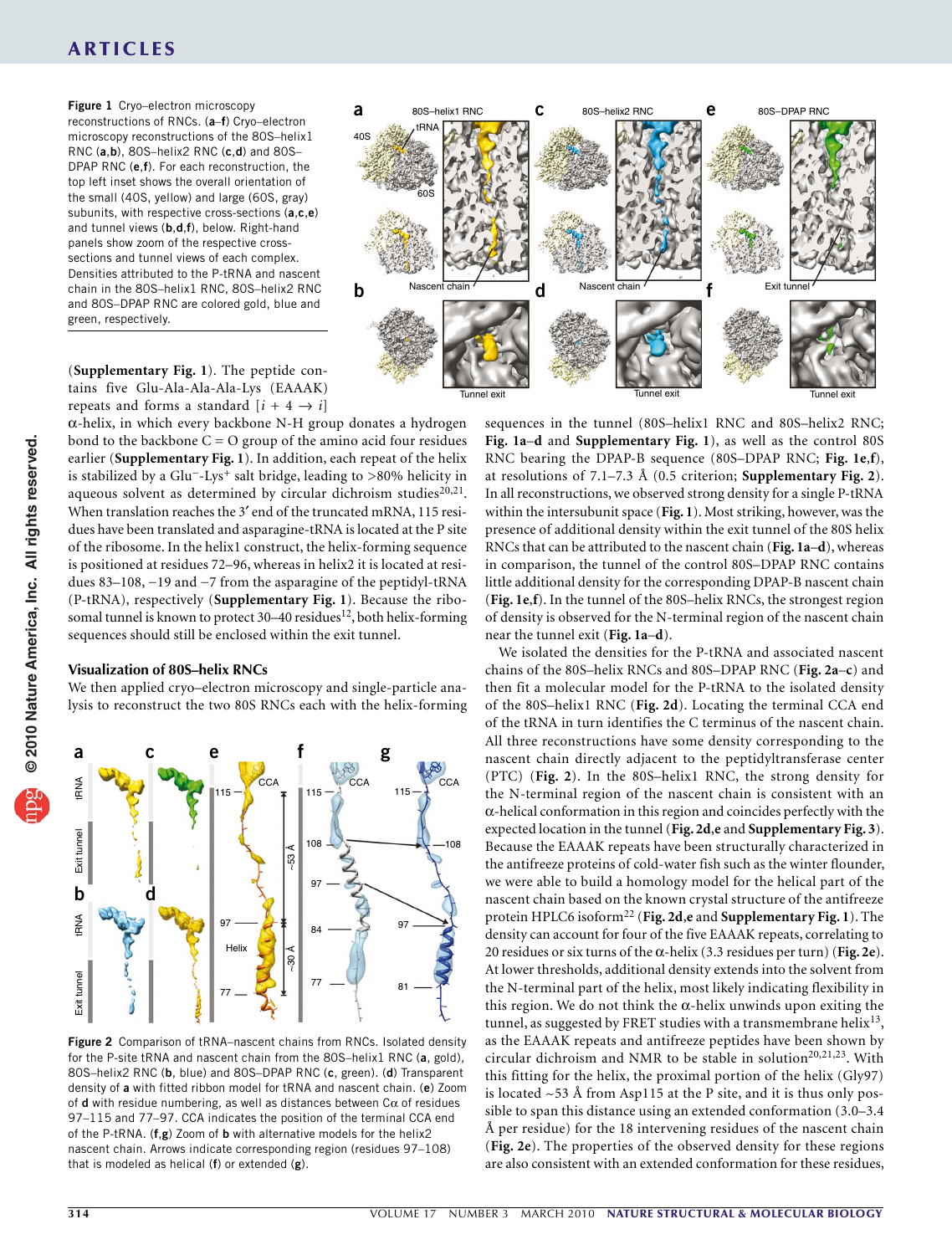<span id="page-2-0"></span>**Figure 3** Helix–nascent chain interactions with tunnel components. Cross-section of the upper (left panels) and lower (right panels) tunnel regions of the 80S–helix1 RNC (**a**–**d**, gold), 80S–helix2 RNC (**e**,**f**, blue) and comparison of both (**g**,**h**). Sites of contacts between nascent chain and ribosomal tunnel components are indicated with asterisks (\*). The cryo–electron microscopy map of the 80S–helix1 RNC and 80S–helix2 RNC are shown in gray, with isolated density for the nascent chain (gold and blue mesh, respectively) shown at a lower threshold. The 28S rRNA nucleotides are shown as blue sticks, whereas ribosomal proteins L4 (green), L17 (blue) and L39 (magenta) are displayed as ribbons. In **a** and **c**, nucleotide A2062 (*E. coli* numbering) is shown in two conformations, taken from PDB 1S72 (ref. 2; blue) and PDB 1VQN (ref. 24; red).

whereas the fragmentation suggests that the nascent chain does not adopt a distinct conformation in some sections of the tunnel.

Similarly to the 80S–helix1 RNC, in the 80S–helix2 RNC we observed the strongest density for the nascent chain in the lower region of the exit tunnel (**[Fig. 2f](#page-1-1)**). However, if all five repeats of the EAAAK sequence had adopted a helical conformation, we would have expected strong density to also be present in the middle of the tunnel. Therefore, it is likely that the proximal portion of the region with helical propensity (residues 97–108) is unable to adopt an α-helical conformation but instead acquires an extended conformation. Although some compaction in the middle region of the tunnel might not be observed due to flexibility, this possibility is incompatible with the excellent agreement between the density and the model for the distal portion of the remaining helical stretch (residues 81–97) (**[Fig. 2g](#page-1-1)**). Curiously, more density for the nascent chain is observed in the upper region (residues 108–115) of the 80S–helix2 RNC compared to the 80S–helix1 RNC, suggesting an influence of the helix2 sequence on the conformation of the adjacent region of the nascent chain. Although there appears to be slightly more compaction within this region of the 80S–helix2 RNC, the density is not consistent with a helix (**Supplementary Fig. 4**).

## **Nascent chain–ribosome interactions within the exit tunnel**

To dissect the contacts between the nascent chain and ribosomal components of the exit tunnel, we generated and then fitted a molecular model of the wheat germ ribosomal tunnel to both the 80S–helix RNC maps (**[Fig. 3a](#page-2-0)**–**h** and **Supplementary Fig. 5**). In the upper region of the tunnel of the 80S–helix1 RNC, we observed three connections with strong density between the nascent chain and the tunnel wall (**[Fig. 3a](#page-2-0)**). Adjacent to the PTC, the nascent chain appeared to form a contact in the vicinity of 28S rRNA nucleotide A2062 (*Escherichia coli* numbering used throughout). This contact did not appear to be present in the 80S–helix2 RNC (**[Fig. 3e](#page-2-0)**). From the available ribosome crystal structures, A2062 is known to be flexible, adopting a position flat against the tunnel wall, as in the *Haloarcula marismortui* apo-50S structure[2](#page-4-0), or protruding into the tunnel lumen when P-site tRNA mimics are bound<sup>[24](#page-4-6)</sup>. Clearly, the latter position fits better to the density of the 80S–helix1 RNC map, suggesting that the nascent chain stabilizes a distinct conformation of A2062 (**[Fig. 3a](#page-2-0)**). In *E. coli*, mutations at A2062 relieve the translational arrest resulting from ErmC stalling<sup>10</sup>.

Deeper in the tunnel, the nascent chain established contact in the region of nucleotide A751 in both 80S–helix RNC maps (**[Fig.](#page-2-0) 3b**,**f**). Insertions at A751 have been reported to eliminate tryptophan induction associated with TnaC-mediated translational stalling[25](#page-4-8). The extensions of ribosomal protein L4 formed two contacts with the 80S–helix1 RNC nascent chain, one near the constriction (**[Fig. 3a](#page-2-0)**) and a second to the proximal end of the helix (**[Fig. 3b](#page-2-0)**), whereas in 80S–helix2 RNC the proximal contact was absent (**[Fig. 3f](#page-2-0)**) and the L4 contact at



the constriction is represented in the map by substantially weaker density (**[Fig. 3e](#page-2-0)**). We observed negligible density between these two points for both nascent chains, indicating that they did not adopt a single distinct conformation in this region (**[Fig. 3a](#page-2-0)**,**e**). Despite this, we observed additional density contacting the tip of the β-hairpin of L17 (**[Fig. 3a](#page-2-0)**,**e**). A compacted transmembrane containing nascent chain photo– cross-links to L17 (ref. 13), and in *E. coli*, mutations within this region of L22 (the homolog of L17) can relieve TnaC- and SecM-mediated stalling<sup>9,25</sup>. The fact that the contacts observed here for nonstalling sequences are similar in location to those predicted for some of the known stalling leader peptides hints that these regions of the tunnel represent functional hot spots for tunnel–nascent chain interaction.

#### **-Helix formation in the ribosomal exit tunnel**

In both 80S–helix RNC maps, the density for the  $\alpha$ -helix is sandwiched between ribosomal protein L39 and the loop region of helix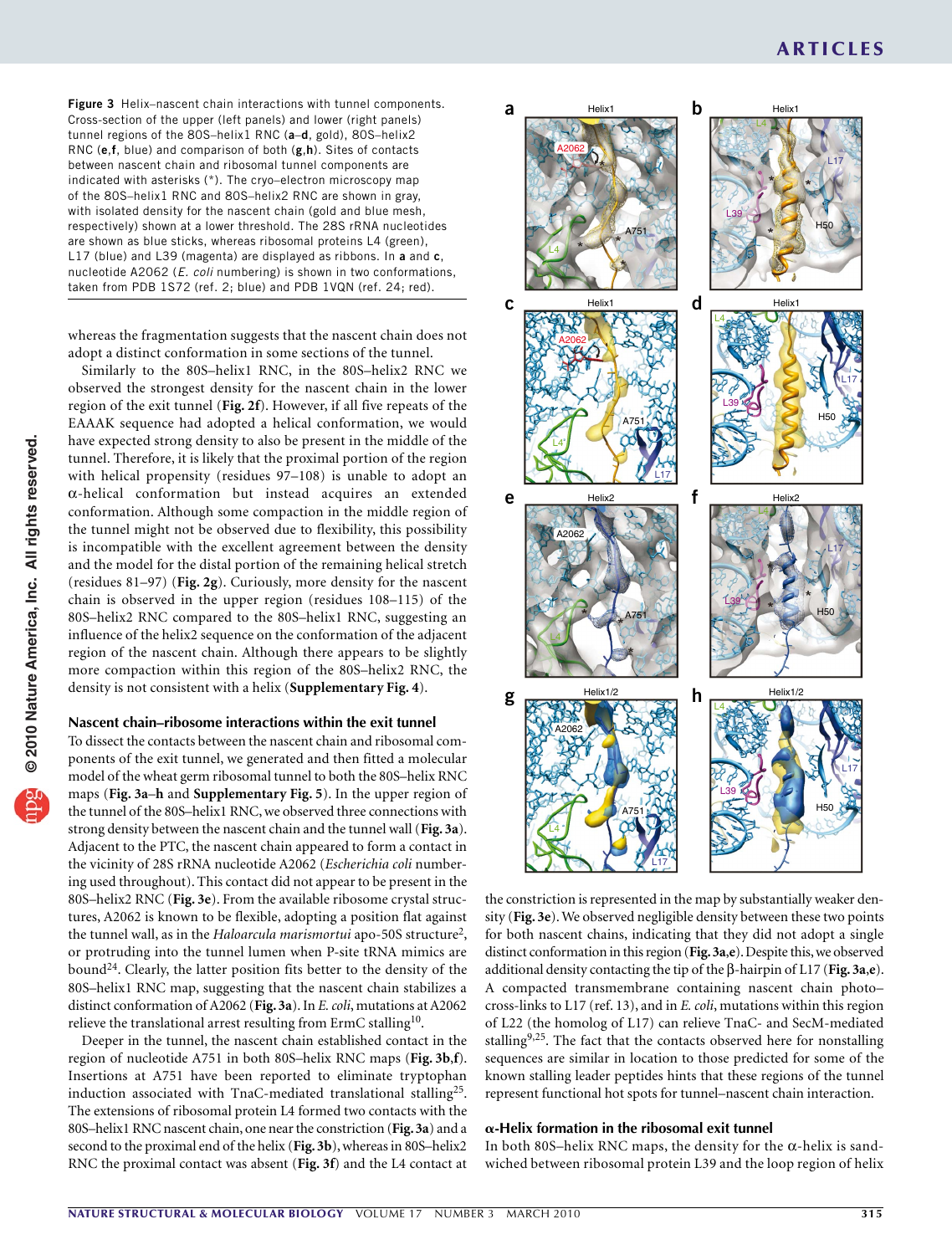

50 (H50) of the 28S rRNA (**[Fig. 3b](#page-2-0)**,**c**). L39 appears to make two strong contacts with the helix, one proximal and the other more distal (N-terminal), whereas the H50 contact appears to be different between the two structures (**[Fig. 3b](#page-2-0)**). Photo–cross-linking studies have identified sequential contacts of a compacted transmembrane containing nascent chain, first to L4, then to L17 and finally to L39 (ref. 13)—ribosomal proteins that are visualized to contact the nascent chain in both of the 80S–helix RNCs (**[Fig. 4a](#page-3-0)**). In these studies, it was concluded that the transmembrane helix maintains a helical conformation during its passage throughout the entire ribosomal tunnel. Although we observed no helix formation in the middle of the tunnel (that is, directly following the constriction (**[Fig. 4a](#page-3-0)**)), the observed discrepancy can be related to the use of a hydrophobic transmembrane helix<sup>[13](#page-4-3)</sup> rather than the hydrophilic helix used here. In any case, the ability to form a helix near to the tunnel exit site but not in the middle region of the tunnel is consistent with the zones of secondary-structure formation identified previously<sup>[15](#page-4-9)</sup>.

## **DISCUSSION**

The fact that  $\alpha$ -helix formation within the exit tunnel is indeed possible in distinct regions raises the question of what the functional significance of this finding might be. First, it is tempting to speculate

<span id="page-3-0"></span>**Figure 4** Implications of helix formation within the ribosomal exit tunnel. (**a**) Schematic representation of a cross-section of the 80S–helix1 RNC showing the regions where helix and tertiary structure formation are observed. (**b**) Schematic representation of a cross-section of the 80S–helix1 RNC complex, illustrating sites of contact between the nascent chain (gold) and ribosomal components; 28S rRNA nucleotides A2062 and A751, ribosomal proteins L4 (green), L17 (blue) and L39 (magenta). The helix of the nascent chain forms interactions with helix 50 (H50) of the 28S rRNA and L39. Helix formation in the ribosomal tunnel may assist in membrane insertion, as shown for signalrecognition particle (SRP)-dependent pathway, and/or may promote the correct or more efficient folding of cytoplasmic proteins, with or without the aid of chaperones such as heat shock protein 70 (Hsp70).

that allowing, or even promoting<sup>15</sup>, α-helix formation when β-sheet formation is not yet possible has an impact on protein folding. This would imply that folding might occur using a hierarchy of secondarystructure elements, with  $\alpha$ -helix formation occurring first wherever possible. Such a scenario would considerably reduce the complexity of the theoretical conformational space that must be sampled before the correct fold is adopted. Additionally, it would also change the appearance of nascent peptides as substrates for co-translationally acting chaperones (**[Fig. 4b](#page-3-0)**). Indeed, tertiary structure formation, such as the formation of  $\alpha$ - and  $\beta$ -hairpins, has already been observed to occur near the tunnel exit ( $>$ 80 Å from tunnel start), where the tunnel widens substantially to form a vestibule<sup>5,26</sup> ([Fig. 4a](#page-3-0)).

Second, α-helix formation in the tunnel may be important for proteins containing α-helical domains destined for membrane insertion $13,27$ . Co-translational targeting by signal-recognition particle (SRP), for example, may be promoted, as (i) the presence of a signal-anchor sequence within the tunnel promotes binding of SRP to the ribosome<sup>28</sup> and (ii)  $\alpha$ -helicity of the signal sequence is important for its recognition by SRP[29](#page-4-11) (**[Fig. 4b](#page-3-0)**). Indeed, compaction of transmembrane domains in the ribosomal tunnel has been reported<sup>13,16</sup>, and a compacted conformation for the signalanchor sequence has been observed by cryo–electron microscopy to bind in the vestibule at the end of the ribosomal tunnel on *E. coli* ribosomes<sup>[19](#page-4-12)</sup>.

Third, restricting  $\alpha$ -helix formation to only certain regions of the tunnel may reduce the modes of interaction of the nascent peptide with the tunnel wall. Compared to an extended chain, a nascent chain forming an  $\alpha$ -helix throughout the entire tunnel could potentially establish twice as many interactions. This might result in unfavorably stable interactions. On the other hand, helix formation in permitting regions may help to scan for distinct interaction patterns facilitating regulatory events. These hypotheses need to be examined, but the conservation of the dimensions of the ribosomal tunnel is consistent with its significance in providing nascent proteins with a very defined first environment.

#### **Methods**

Methods and any associated references are available in the online version of the paper at http://www.nature.com/nsmb/.

**Accession codes.** The cryo–electron microscopic maps of the 80S–helix1 RNC, 80S–helix2 RNC and 80S–DPAP RNC have been deposited in the 3D-EM database under accession numbers EMD-1664, EMD-1665 and EMD-1666, respectively.

*Note: Supplementary information is available on the Nature [Structural](http://www.nature.com/nsmb/) & Molecular [Biology](http://www.nature.com/nsmb/) website.*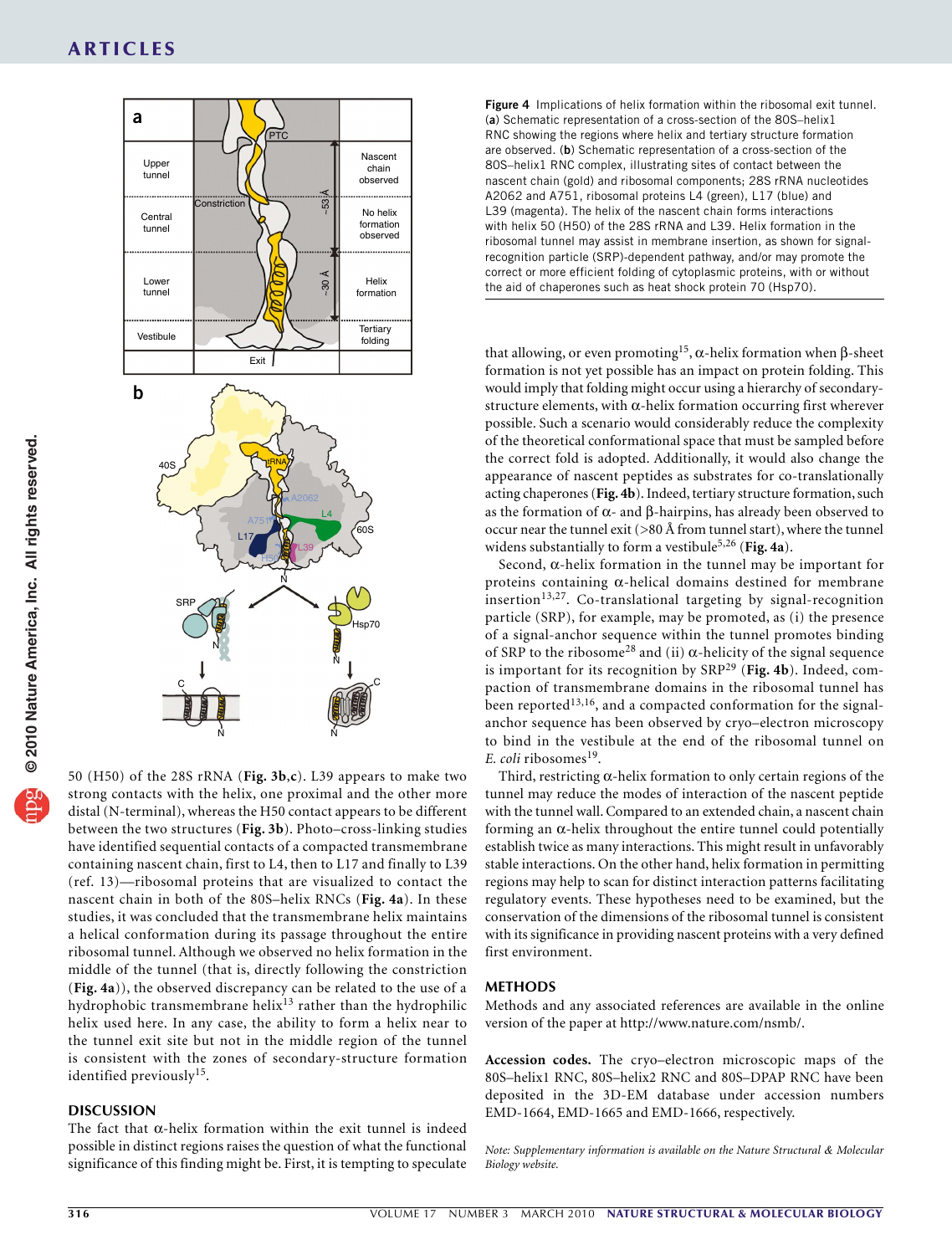#### **Acknowledgments**

We would like to thank B. Beatrix for help with the wheat germ translation system and J. Buerger for help with the electron microscopy. This research was supported by Federation of European Biochemical Societies and Knut och Alice Wallenbergs Stiftelse postdoctoral fellowships (to S.B.), grants from the Deutsche Forschungsgemeinschaft SFB594 and SFB646 (to R.B.), SFB740 (to T.M.) and WI3285/1-1 (to D.N.W.) and by the European Union and Senatsverwaltung für Wissenschaft, Forschung und Kultur Berlin.

#### **AUTHOR CONTRIBUTIONS**

S.B., M.G. and R.B. designed research; S.B. prepared the complexes and collected data; O.B. and T.M. helped with data collection; S.B., M.G. and M.H. processed datasets; J.-P.A., A.J. and D.N.W. prepared models; S.B., D.N.W. and R.B. analyzed results, prepared figures and wrote the paper.

#### **COMPETING INTERESTS STATEMENT**

The authors declare no competing financial interests.

Published online at http://www.nature.com/nsmb/.

Reprints and permissions information is available online at http://npg.nature.com/ reprintsandpermissions/.

- 1. Frank, J. *et al.* A model of protein synthesis based on cryo–electron microscopy of the *E. coli* ribosome. *Nature* **376**, 441–444 (1995).
- <span id="page-4-0"></span>2. Ban, N., Nissen, P., Hansen, J., Moore, P.B. & Steitz, T.A. The complete atomic structure of the large ribosomal subunit at 2.4 Å resolution. *Science* **289**, 905–920 (2000).
- 3. Morgan, D.G. *et al.* A comparison of the yeast and rabbit 80 S ribosome reveals the topology of the nascent chain exit tunnel, inter-subunit bridges and mammalian rRNA expansion segments. *J. Mol. Biol.* **301**, 301–321 (2000).
- 4. Halic, M. *et al.* Signal recognition particle receptor exposes the ribosomal translocon binding site. *Science* **312**, 745–747 (2006).
- Lu, J. & Deutsch, C. Electrostatics in the ribosomal tunnel modulate chain elongation rates. *J. Mol. Biol.* **384**, 73–86 (2008).
- Lu, J., Kobertz, W.R. & Deutsch, C. Mapping the electrostatic potential within the ribosomal exit tunnel. *J. Mol. Biol.* **371**, 1378–1391 (2007).
- <span id="page-4-1"></span>Tenson, T. & Ehrenberg, M. Regulatory nascent peptides in the ribosomal tunnel. *Cell* **108**, 591–594 (2002).
- Gong, F. & Yanofsky, C. Instruction of translating ribosome by nascent peptide. *Science* **297**, 1864–1867 (2002).
- 9. Nakatogawa, H. & Ito, K. The ribosomal exit tunnel functions as a discriminating gate. *Cell* **108**, 629–636 (2002).
- <span id="page-4-7"></span>10. Vazquez-Laslop, N., Thum, C. & Mankin, A.S. Molecular mechanism of drugdependent ribosome stalling. *Mol. Cell* **30**, 190–202 (2008).
- <span id="page-4-2"></span>11. Voss, N.R., Gerstein, M., Steitz, T.A. & Moore, P.B. The geometry of the ribosomal polypeptide exit tunnel. *J. Mol. Biol.* **360**, 893–906 (2006).
- <span id="page-4-4"></span>12. Hardesty, B. & Kramer, G. Folding of a nascent peptide on the ribosome. *Prog. Nucleic Acid Res. Mol. Biol.* **66**, 41–66 (2001).
- <span id="page-4-3"></span>13. Woolhead, C.A., McCormick, P.J. & Johnson, A.E. Nascent membrane and secretory proteins differ in FRET-detected folding far inside the ribosome and in their exposure to ribosomal proteins. *Cell* **116**, 725–736 (2004).
- 14. Kosolapov, A., Tu, L., Wang, J. & Deutsch, C. Structure acquisition of the T1 domain of Kv1.3 during biogenesis. *Neuron* **44**, 295–307 (2004).
- <span id="page-4-9"></span>15. Lu, J. & Deutsch, C. Folding zones inside the ribosomal exit tunnel. *Nat. Struct. Mol. Biol.* **12**, 1123–1129 (2005).
- 16. Lu, J. & Deutsch, C. Secondary structure formation of a transmembrane segment in Kv channels. *Biochemistry* **44**, 8230–8243 (2005).
- 17. Woolhead, C.A., Johnson, A.E. & Bernstein, H.D. Translation arrest requires two-way communication between a nascent polypeptide and the ribosome. *Mol. Cell* **22**, 587–598 (2006).
- <span id="page-4-13"></span>18. Halic, M. *et al.* Structure of the signal recognition particle interacting with the elongation-arrested ribosome. *Nature* **427**, 808–814 (2004).
- <span id="page-4-12"></span>19. Halic, M. *et al.* Following the signal sequence from ribosomal tunnel exit to signal recognition particle. *Nature* **444**, 507–511 (2006).
- 20. Marqusee, S. & Baldwin, R.L. Helix stabilization by Glu<sup>-</sup>.Lys<sup>+</sup> salt bridges in short peptides of *de novo* design. *Proc. Natl. Acad. Sci. USA* **84**, 8898–8902 (1987).
- 21. Arai, R., Ueda, H., Kitayama, A., Kamiya, N. & Nagamune, T. Design of the linkers which effectively separate domains of a bifunctional fusion protein. *Protein Eng.* **14**, 529–532 (2001).
- <span id="page-4-5"></span>22. Sicheri, F. & Yang, D.S. Ice-binding structure and mechanism of an antifreeze protein from winter flounder. *Nature* **375**, 427–431 (1995).
- 23. Liepinsh, E. *et al.* Solution structure of a hydrophobic analogue of the winter flounder antifreeze protein. *Eur. J. Biochem.* **269**, 1259–1266 (2002).
- <span id="page-4-6"></span>24. Schmeing, T.M., Huang, K.S., Strobel, S.A. & Steitz, T.A. An induced-fit mechanism to promote peptide bond formation and exclude hydrolysis of peptidyl-tRNA. *Nature* **438**, 520–524 (2005).
- <span id="page-4-8"></span>25. Cruz-Vera, L.R., Rajagopal, S., Squires, C. & Yanofsky, C. Features of ribosomepeptidyl-tRNA interactions essential for tryptophan induction of tna operon expression. *Mol. Cell* **19**, 333–343 (2005).
- 26. Kosolapov, A. & Deutsch, C. Tertiary interactions within the ribosomal exit tunnel. *Nat. Struct. Mol. Biol.* **16**, 405–411 (2009).
- 27. Liao, S., Lin, J., Do, H. & Johnson, A.E. Both lumenal and cytosolic gating of the aqueous ER translocon pore are regulated from inside the ribosome during membrane protein integration. *Cell* **90**, 31–41 (1997).
- <span id="page-4-10"></span>28. Berndt, U., Oellerer, S., Zhang, Y., Johnson, A.E. & Rospert, S. A signal-anchor sequence stimulates signal recognition particle binding to ribosomes from inside the exit tunnel. *Proc. Natl. Acad. Sci. USA* **106**, 1398–1403 (2009).
- <span id="page-4-11"></span>29. Mingarro, I., Nilsson, I., Whitley, P. & von Heijne, G. Different conformations of nascent polypeptides during translocation across the ER membrane. *BMC Cell Biol.* **1**, 3 (2000).